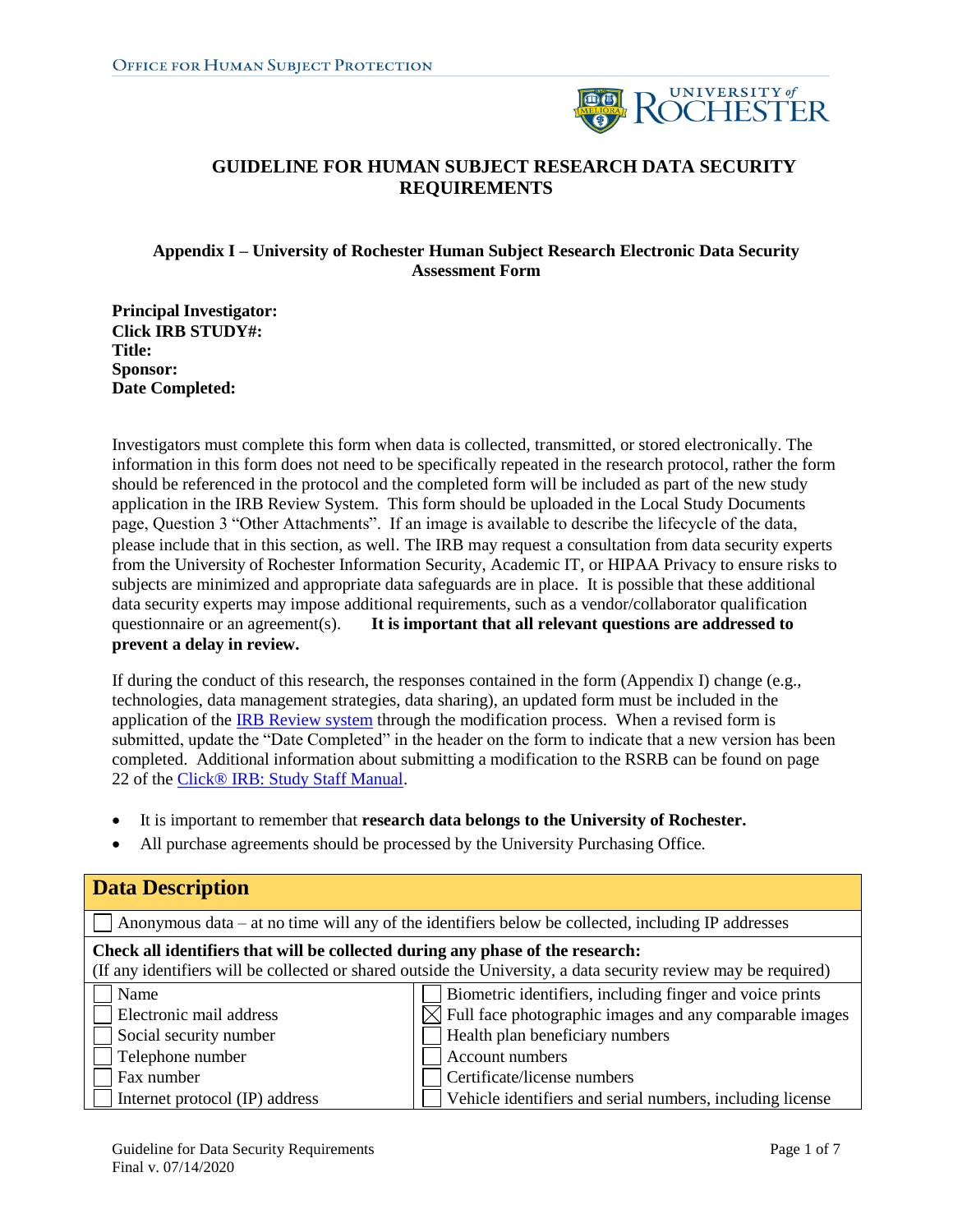| Medical record number                                                                                                                                                                                                                                                                                                                                                                                                                                                                                                                                                                 | plate numbers                                                                                                                                                                                                              |  |  |  |  |  |
|---------------------------------------------------------------------------------------------------------------------------------------------------------------------------------------------------------------------------------------------------------------------------------------------------------------------------------------------------------------------------------------------------------------------------------------------------------------------------------------------------------------------------------------------------------------------------------------|----------------------------------------------------------------------------------------------------------------------------------------------------------------------------------------------------------------------------|--|--|--|--|--|
| Device identifiers/serial numbers                                                                                                                                                                                                                                                                                                                                                                                                                                                                                                                                                     | Web Universal Resource Locators (URLs)                                                                                                                                                                                     |  |  |  |  |  |
|                                                                                                                                                                                                                                                                                                                                                                                                                                                                                                                                                                                       | Other:                                                                                                                                                                                                                     |  |  |  |  |  |
| Certain dates, age, zip codes, or other geographic subdivision that could be personally identifiable per the<br>standards below.                                                                                                                                                                                                                                                                                                                                                                                                                                                      |                                                                                                                                                                                                                            |  |  |  |  |  |
| and their equivalent geocodes.                                                                                                                                                                                                                                                                                                                                                                                                                                                                                                                                                        | $\boxtimes$ All geographic subdivisions smaller than a State, including street address, city, county, precinct, zip code,                                                                                                  |  |  |  |  |  |
| $\boxtimes$ All elements of dates (except year) for dates directly related to an individual, including birth date,<br>admission date, discharge date, date of death; and all ages over 89 and all elements of dates (including<br>year) indicative of such age, except that such ages and elements may be aggregated into a single category<br>of age 90 or older.                                                                                                                                                                                                                    |                                                                                                                                                                                                                            |  |  |  |  |  |
|                                                                                                                                                                                                                                                                                                                                                                                                                                                                                                                                                                                       | List any other unique identifying number, characteristic, or code to be collected (e.g. genomics data):                                                                                                                    |  |  |  |  |  |
| assigning a unique study ID/code to protect the identity of the subject? $\Box$ Yes                                                                                                                                                                                                                                                                                                                                                                                                                                                                                                   | For ALL the identifiable data collected above, will you be coding the data by removing the identifiers and<br>No                                                                                                           |  |  |  |  |  |
| Indicate how the coded data will be stored separately from the identifiable data:                                                                                                                                                                                                                                                                                                                                                                                                                                                                                                     |                                                                                                                                                                                                                            |  |  |  |  |  |
| Will you be collecting any high risk data? $\boxtimes$ Yes $\Box$ No                                                                                                                                                                                                                                                                                                                                                                                                                                                                                                                  |                                                                                                                                                                                                                            |  |  |  |  |  |
| Data is considered to be high risk when protection of such data is required by law or regulation, protection is<br>necessary in order for the University or its affiliates to meet compliance obligations, or the unauthorized<br>disclosure, access, alteration, loss or destruction of those data could have a material impact on the University<br>or its affiliates' mission, assets, operations, finances, or reputation, or could pose material harm to individuals.<br>Additional information is available in the University of Rochester Data Security Classification Policy. |                                                                                                                                                                                                                            |  |  |  |  |  |
|                                                                                                                                                                                                                                                                                                                                                                                                                                                                                                                                                                                       | In research specifically, data is high risk when the disclosure of identifying information could have adverse<br>consequences for subjects or damage their financial standing, employability, insurability, or reputation. |  |  |  |  |  |
| physically located in the European Economic Area (EEA)?                                                                                                                                                                                                                                                                                                                                                                                                                                                                                                                               | Will you be collecting or receiving personally identifiable data or coded data from or about persons                                                                                                                       |  |  |  |  |  |
|                                                                                                                                                                                                                                                                                                                                                                                                                                                                                                                                                                                       | See the European Union's General Data Protection Regulation (GDPR) Q and A for Researchers                                                                                                                                 |  |  |  |  |  |
| If yes, will you be collecting any of the following information?                                                                                                                                                                                                                                                                                                                                                                                                                                                                                                                      |                                                                                                                                                                                                                            |  |  |  |  |  |
| Racial or Ethnic origin                                                                                                                                                                                                                                                                                                                                                                                                                                                                                                                                                               | <b>Trade Union Membership</b>                                                                                                                                                                                              |  |  |  |  |  |
| <b>Political Opinions</b><br>Religious or Philosophical Beliefs                                                                                                                                                                                                                                                                                                                                                                                                                                                                                                                       | Genetic or Biometric Data<br>Sexual Orientation or information related to sex life                                                                                                                                         |  |  |  |  |  |
| <b>Part A - Technologies Used to Collect the Data</b>                                                                                                                                                                                                                                                                                                                                                                                                                                                                                                                                 |                                                                                                                                                                                                                            |  |  |  |  |  |

**Software**

П

Bio-Lab Informatics System (BLIS) / LabKey Server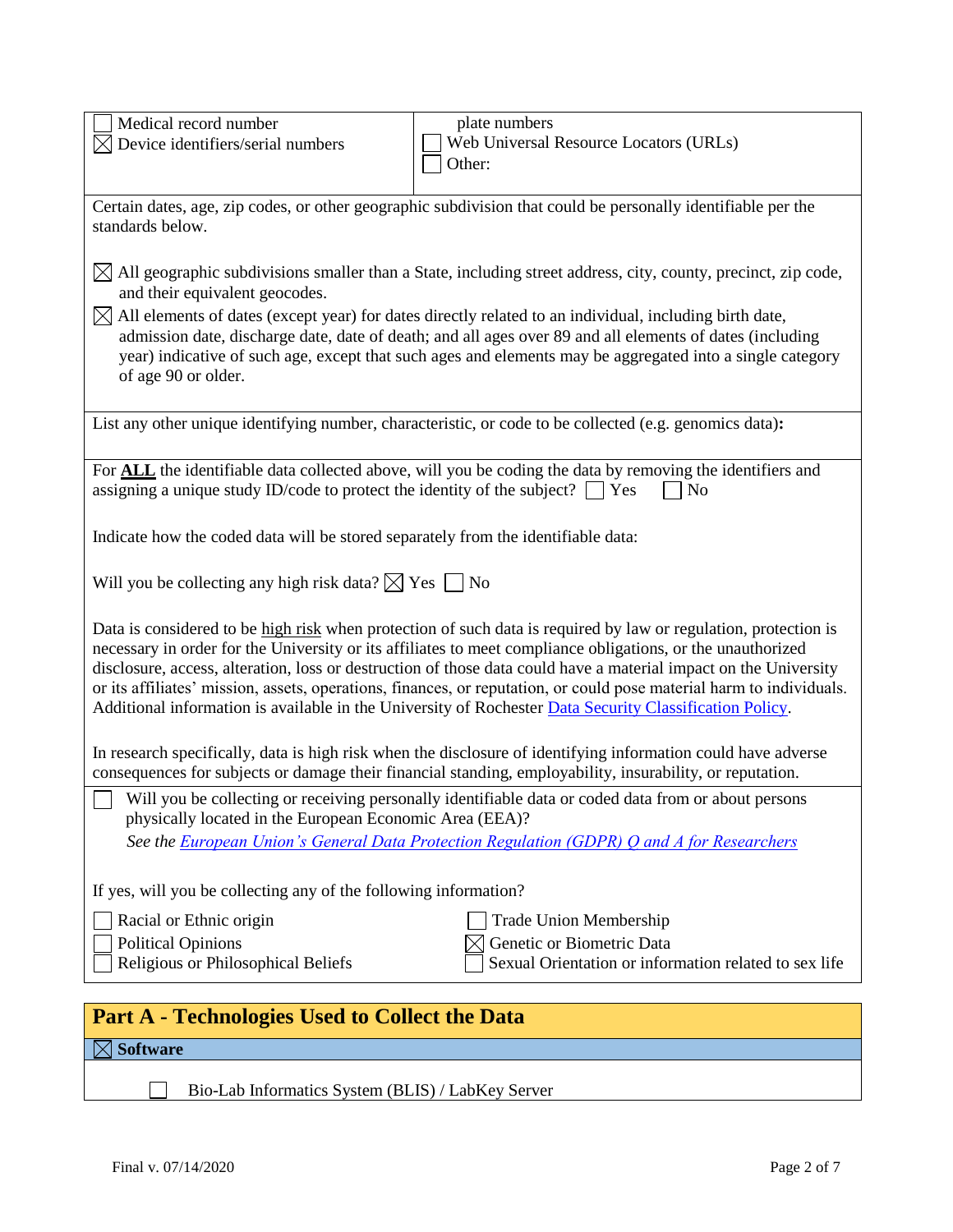| Biospecimen Inventory Management (BSI)                                                                   |
|----------------------------------------------------------------------------------------------------------|
| Box cloud-based file storage (UR Box)                                                                    |
| Code42 CrashPlan                                                                                         |
| Complion: eRegulatory for Clinical Research Sites                                                        |
| eRecord                                                                                                  |
| OnBase: Document Management System (URMC only)                                                           |
| OnCore Clinical Trials Management System (CTMS)                                                          |
| URMC REDCap (Research Electronic Data Capture)                                                           |
| URMC Office 365 OneDrive for Business                                                                    |
| Zoom: Video and Web Conferencing                                                                         |
| <b>UR</b><br>$\overline{\phantom{a}}$ URMC                                                               |
| $\boxtimes$<br>Other (specify):                                                                          |
| - CABIN MRI system (Siemens Syngo)                                                                       |
|                                                                                                          |
| <b>Mobile Application(s)</b>                                                                             |
| 1. Name of the mobile application:                                                                       |
|                                                                                                          |
| 2. Version of mobile application:                                                                        |
| 3. Identify the mobile device platform(s) to be used:                                                    |
| $\overline{10S}$<br>Android<br>Windows<br>Other:<br>a.                                                   |
| Identify who created the mobile application:<br>4.                                                       |
| Which device will be used:<br>5.                                                                         |
|                                                                                                          |
| Research team provided mobile device<br>b.<br>$\Box$ Personal device                                     |
| Will the mobile device be managed with XenMobile?<br>No<br>Yes<br>6.                                     |
| Address how the mobile application is downloaded to the device:<br>7.                                    |
| 8.<br>Will data be stored on device for any period of time? $\Box$ Yes<br>$\exists$ No                   |
| c. If yes, please describe (e.g. data queued on device, then transmit to server; data stored on          |
| device indefinitely)?                                                                                    |
|                                                                                                          |
| d. Is the data encrypted on device? $\Box$ Yes $\Box$ No                                                 |
| 9. How is the mobile application secured on the device:                                                  |
| Is a password or PIN for app required? $\Box$ Yes $\Box$ No<br>а.                                        |
| Is a password or PIN for the device required? $\Box$ Yes<br>N <sub>o</sub><br>$\mathbf{b}$ .             |
| 10. Will the mobile application be able to access other device functionality such as Location, Contacts, |
|                                                                                                          |
| Notifications, etc.?                                                                                     |
| 11. Where is data transmitted by the device? *                                                           |
| a. How is it encrypted in transit?                                                                       |
|                                                                                                          |
| * If data is transmitted, contact the <i>Office of Research Project Administration</i> (ORPA) as         |
| an Agreement, and/or Information Security Questionnaire may be required.                                 |
|                                                                                                          |
| 12. How is the data coded?                                                                               |
| a. Are phone numbers or mobile identification numbers stored with data: $\Box$ Yes $\Box$ No             |
| 13. When data is transmitted from the device, please list all locations where it will reside (even       |
| temporarily):                                                                                            |
| 14. Provide any additional information:                                                                  |
|                                                                                                          |
| <b>Wearable Device(s)</b>                                                                                |
|                                                                                                          |
| If a mobile application will be used with the wearable device, also complete the mobile application      |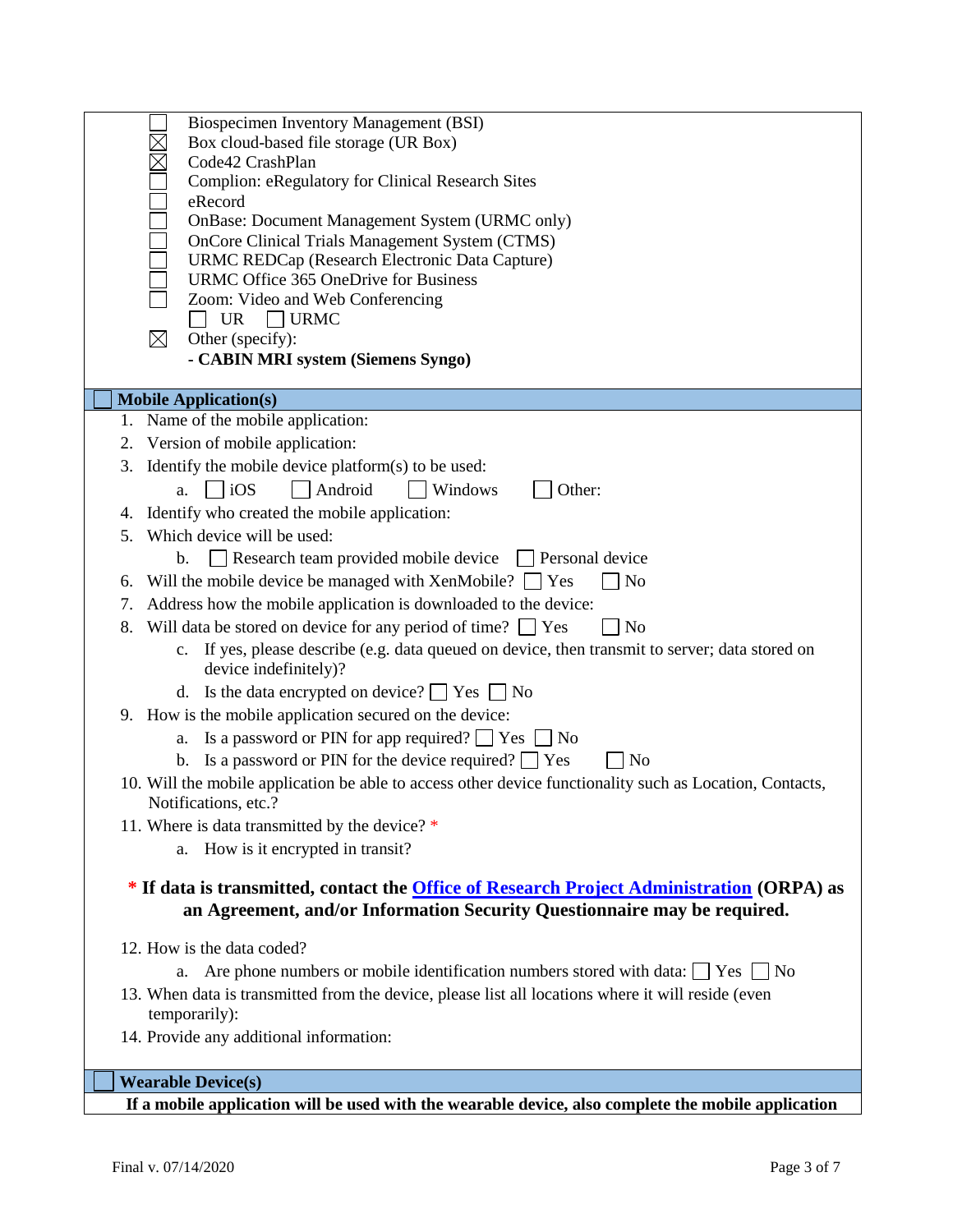|                                                                                                                                                                                           | section above.                                                                                                                                                                         |  |  |  |  |  |  |  |
|-------------------------------------------------------------------------------------------------------------------------------------------------------------------------------------------|----------------------------------------------------------------------------------------------------------------------------------------------------------------------------------------|--|--|--|--|--|--|--|
|                                                                                                                                                                                           | 1. Name of wearable device:                                                                                                                                                            |  |  |  |  |  |  |  |
|                                                                                                                                                                                           | 2. Is wearable device provided by subject or research team:                                                                                                                            |  |  |  |  |  |  |  |
|                                                                                                                                                                                           | Personal device used<br>Research team provides device                                                                                                                                  |  |  |  |  |  |  |  |
| 3.                                                                                                                                                                                        | Is wearable device registered by subject or research team:                                                                                                                             |  |  |  |  |  |  |  |
|                                                                                                                                                                                           | Research team registers device<br>Subject registers device                                                                                                                             |  |  |  |  |  |  |  |
|                                                                                                                                                                                           |                                                                                                                                                                                        |  |  |  |  |  |  |  |
| 4.                                                                                                                                                                                        | Where is data transmitted by wearable device? *                                                                                                                                        |  |  |  |  |  |  |  |
|                                                                                                                                                                                           | a. How is it encrypted in transit?                                                                                                                                                     |  |  |  |  |  |  |  |
| * If data is transmitted, contact the <b>Office of Research Project Administration</b> (ORPA)<br>as an Agreement, Information Security Questionnaire, and/or Contract may be<br>required. |                                                                                                                                                                                        |  |  |  |  |  |  |  |
|                                                                                                                                                                                           | 5. How is data coded?                                                                                                                                                                  |  |  |  |  |  |  |  |
|                                                                                                                                                                                           | Are phone numbers or mobile identification numbers stored with data? $\Box$ Yes $\Box$ No<br>а.                                                                                        |  |  |  |  |  |  |  |
|                                                                                                                                                                                           | b. Will GPS/Location data be collected to identify locations? $\Box$ Yes $\Box$ No                                                                                                     |  |  |  |  |  |  |  |
| 6.                                                                                                                                                                                        | When data is transmitted from the wearable device, please list all locations where it will reside (even                                                                                |  |  |  |  |  |  |  |
|                                                                                                                                                                                           | temporarily):                                                                                                                                                                          |  |  |  |  |  |  |  |
|                                                                                                                                                                                           | 7. Provide any additional information:                                                                                                                                                 |  |  |  |  |  |  |  |
|                                                                                                                                                                                           |                                                                                                                                                                                        |  |  |  |  |  |  |  |
|                                                                                                                                                                                           | Electronic/Digital Audio or Video Recordings/Conferencing, Photographs, or Medical Images<br>1. Describe the method of capturing the recording, photograph, or image: MRI              |  |  |  |  |  |  |  |
| 2.                                                                                                                                                                                        | Will the recording, photograph, or image be transmitted over the internet? $\Box$ Yes $\Box$ No                                                                                        |  |  |  |  |  |  |  |
| 3.                                                                                                                                                                                        | Will the recording, photograph, or image be accessible to, shared with, or transferred to a third party?                                                                               |  |  |  |  |  |  |  |
|                                                                                                                                                                                           | $\bigcap$ Yes $\bigcap$ No                                                                                                                                                             |  |  |  |  |  |  |  |
|                                                                                                                                                                                           | if yes, who will it be transferred to?                                                                                                                                                 |  |  |  |  |  |  |  |
|                                                                                                                                                                                           | How will it be transferred?                                                                                                                                                            |  |  |  |  |  |  |  |
| 4.                                                                                                                                                                                        | How will the recording, photograph, or image be secured to protect against unauthorized viewing or                                                                                     |  |  |  |  |  |  |  |
|                                                                                                                                                                                           | recording? Raw MRI images will only be stored on a HIPAA-compliant password protected<br>server (SMDNAS), access and analysis will only be performed by study team. Third parties will |  |  |  |  |  |  |  |
|                                                                                                                                                                                           | only be provided with fully de-identified data (Any DICOM identifiable tags, private tags and                                                                                          |  |  |  |  |  |  |  |
|                                                                                                                                                                                           | skull/facial features stripped)                                                                                                                                                        |  |  |  |  |  |  |  |
| 5.                                                                                                                                                                                        | Provide any additional information:                                                                                                                                                    |  |  |  |  |  |  |  |
|                                                                                                                                                                                           |                                                                                                                                                                                        |  |  |  |  |  |  |  |
|                                                                                                                                                                                           | <b>Text Messaging</b><br>1. How will text messages be sent?                                                                                                                            |  |  |  |  |  |  |  |
|                                                                                                                                                                                           | University-issued Mobile Device<br><b>Third-Party Texting Platform</b>                                                                                                                 |  |  |  |  |  |  |  |
|                                                                                                                                                                                           | If a third-party texting platform, which one:                                                                                                                                          |  |  |  |  |  |  |  |
| 2.                                                                                                                                                                                        | How will the text messages be received on the mobile device or a separate application?                                                                                                 |  |  |  |  |  |  |  |
|                                                                                                                                                                                           | Current Messaging Application, e.g. messages<br>$\Box$ Separate Messaging Application*                                                                                                 |  |  |  |  |  |  |  |
|                                                                                                                                                                                           | * If using a separate messaging application, ensure the mobile application section above is completed.                                                                                 |  |  |  |  |  |  |  |
| 3.                                                                                                                                                                                        | Whose mobile device will be used: $\Box$ Research team provides device $\Box$ Subject's device                                                                                         |  |  |  |  |  |  |  |
| 4.                                                                                                                                                                                        | What is the content of the messaging:                                                                                                                                                  |  |  |  |  |  |  |  |
| 5.                                                                                                                                                                                        | Who/What Address will appear in the text as the sender of the message?                                                                                                                 |  |  |  |  |  |  |  |
|                                                                                                                                                                                           |                                                                                                                                                                                        |  |  |  |  |  |  |  |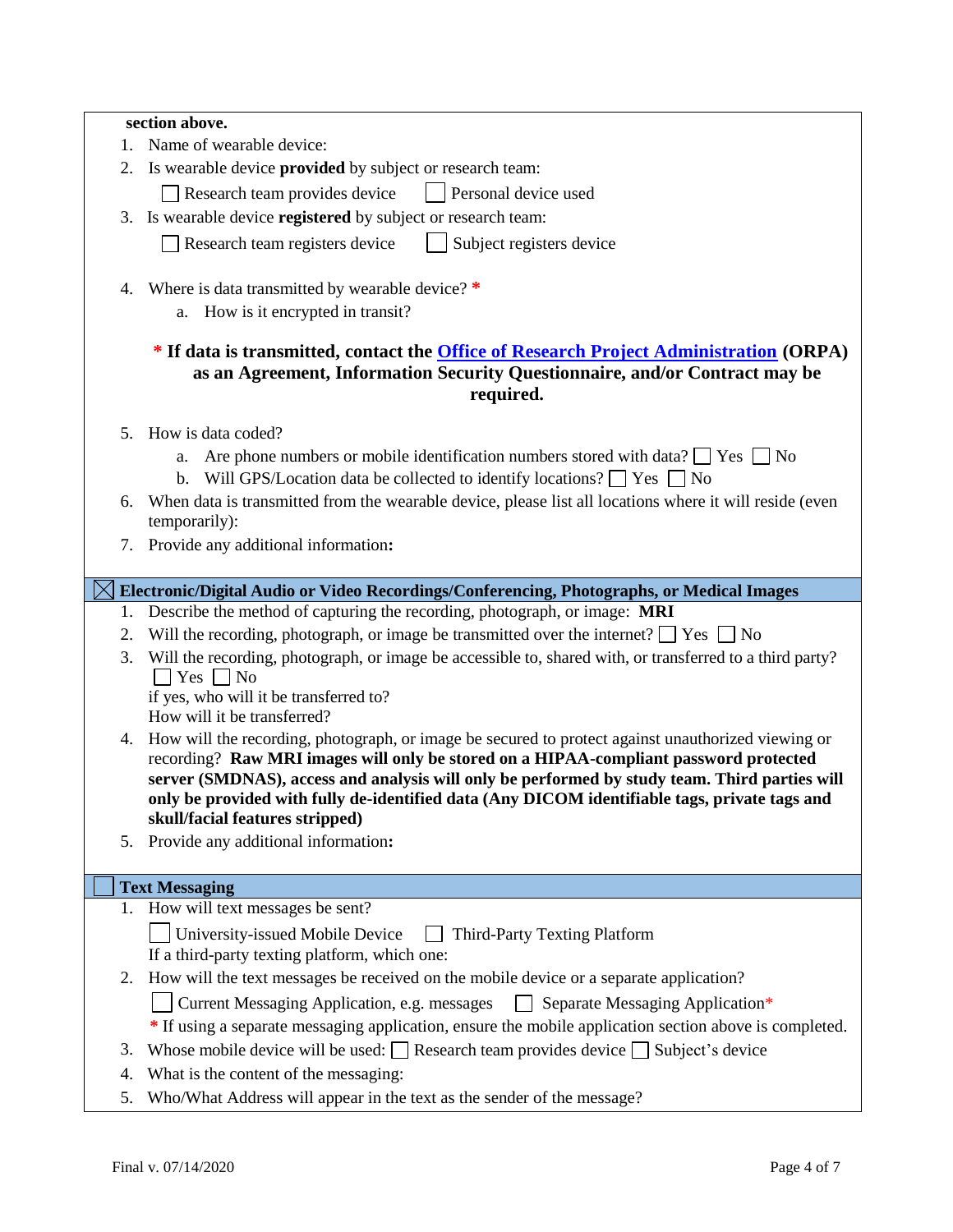| 6. Can subjects "opt out" of receiving text messages?<br>$ $   Yes     No<br>If yes, what is the process/mechanism used to ensure texts are not sent to those who opt out? |
|----------------------------------------------------------------------------------------------------------------------------------------------------------------------------|
| 7. Will messages be limited to appointment reminders? $\Box$ Yes $\Box$ No                                                                                                 |
| $ Yes $ No<br>Will messages be limited to survey links?<br>8.                                                                                                              |
| One Way<br>9. Is the communication one-way or two-way:<br>Two Way                                                                                                          |
| 10. Provide any additional information:                                                                                                                                    |
|                                                                                                                                                                            |
| <b>Other Technologies</b>                                                                                                                                                  |
| 1. Is any other technology being used to collect data?<br> Yes     No                                                                                                      |
| If Yes, describe:                                                                                                                                                          |
|                                                                                                                                                                            |
| <b>Part B – Data Management</b>                                                                                                                                            |

| After Data collection, where will data be processed and stored                                                                                                                                                                                                                               |
|----------------------------------------------------------------------------------------------------------------------------------------------------------------------------------------------------------------------------------------------------------------------------------------------|
| 1. Servers and Storage                                                                                                                                                                                                                                                                       |
| $\boxtimes$ UR/URMC Department Managed Server, indicate which (check all that apply):<br>Research & Academic IT<br><b>URMC ISD</b><br>University IT                                                                                                                                          |
| $\boxtimes$ Department: Neuroscience - DICOM router, FILES server                                                                                                                                                                                                                            |
| $\boxtimes$ UR/URMC Managed Service and Storage, indicate which (check all that apply):<br>URMC REDCap<br>$\boxtimes$ SMDNAS Research Storage (SMDNAS)<br>URMC ISD Shared File Services (ntsdrive)<br>University IT Shared Files Services<br>Center for Integrated Research Computing (CIRC) |
| Other (describe):<br><b>Cloud File Storage</b><br>2.<br>Box cloud-based file storage (UR Box)<br><b>URMC SharePoint Online</b><br>URMC Office 365 OneDrive<br>Other (describe):                                                                                                              |
| Any computers (laptops or desktop PCs) or devices (tablets, mobile devices, portable storage devices)<br>3.<br>used to access data stored on systems identified in questions 1 or 2 above<br>UR owned desktop, laptop, or other device<br>URMC owned desktop, laptop, or other device        |
| Personal desktop, laptop, or other device (* This may violate University Policy.)                                                                                                                                                                                                            |
| Will research data be stored on the computer or device $\Box$ Yes $\Box$ No<br>4.                                                                                                                                                                                                            |
| a. If yes, what product is used to encrypt data?                                                                                                                                                                                                                                             |
| b. Is antivirus software installed and up to date? $\Box$ Yes $\Box$ No                                                                                                                                                                                                                      |
| c. If yes, what product and version?                                                                                                                                                                                                                                                         |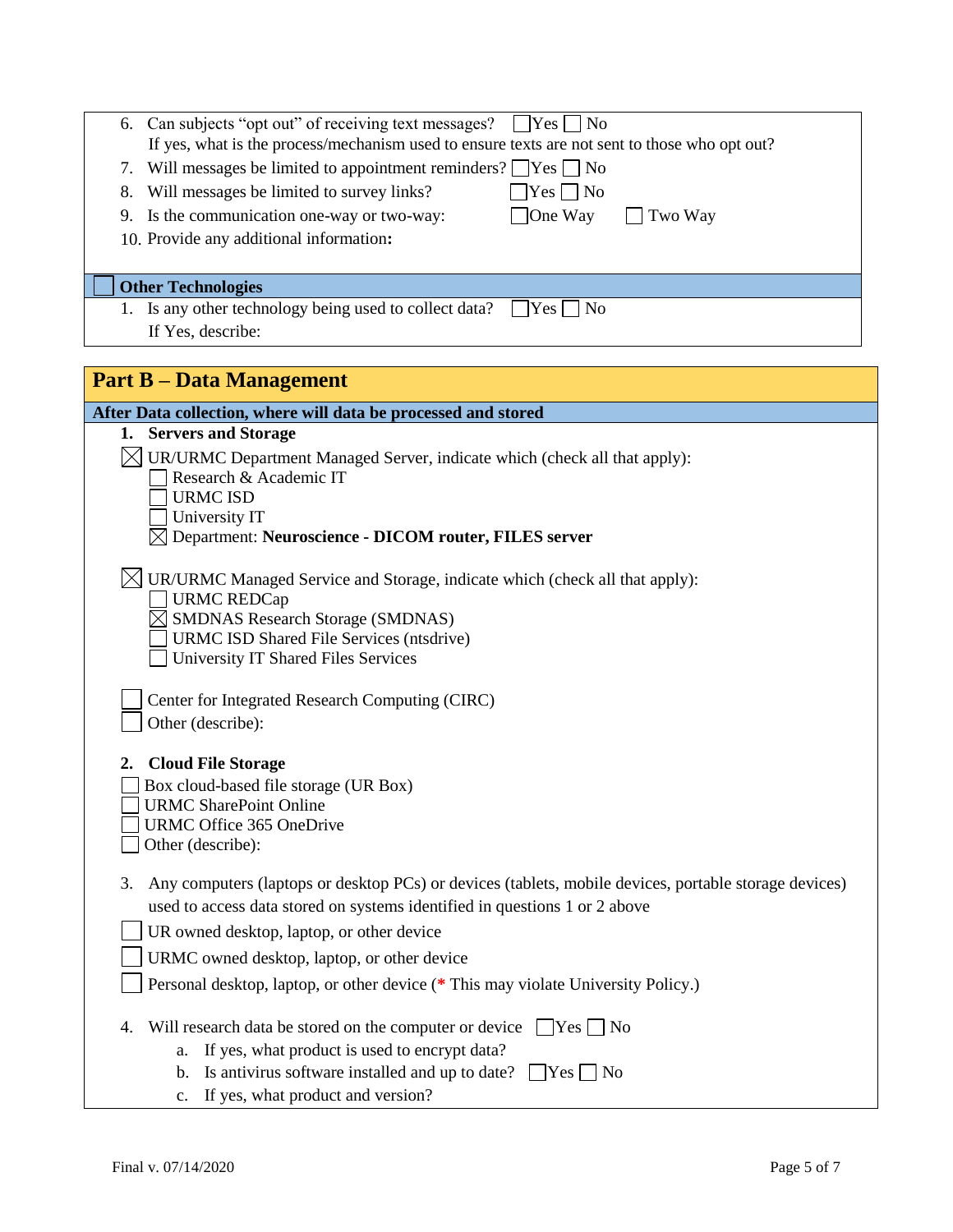- d. Is the operating system kept up to date with Microsoft Windows or Mac OS updates?  $\Box$  Yes  $\Box$  No
- 5. Describe the method or mechanism by which data will be transferred from the collection technology to the storage site. Electronic data will be transferred by DICOM transfer, Samba and NFS file share
- 6. Provide any additional information:

# **PART C – Data Analysis and Use**

- 1. Who will have access to the data?
- 2. How will that access be managed?
- 3. Who is responsible for maintaining the security of the data? **The PI will review the list of study members and any access control lists yearly and request changes to the access control lists as necessary**
- 4. Describe what will happen to the electronic data when the study is completed as University policies require that research records be maintained for at least 7 years after the study has ended: **The associated grant has been budgeted to fund archival of the data for 7 years upon termination of the study at the current rate of \$1400/TB (\$200/TB/y)**
	- a. If children are enrolled, provide your plan for ensuring that the records will be retained until the child reaches the age of 23, as required by University Policy: **The associated grant has been budgeted to fund archival to store the data for x years upon termination of the study at the current cost rate of \$200/TB/y**
- 5. Is this an application where UR will be the data coordinating center?  $\Box$  Yes  $\boxtimes$  No
- 6. What technology or software will be used to analyze the data?
- 7. What data movement is required for this platform to access the data?
- 8. Where will analytical output be stored? All resulting data sets will be stored on SMDNAS research data storage. Upon termination of this study, this data will be (archived/deleted/published)
- 9. Who has access to the output?
- 10. Are there any restrictions on who can access the output?
- 11. Provide any additional information:

## **Part D. Data Transfer and Final Disposition**

1. Will data be transferred to a third-party collaborator, sponsor, or other party?  $\gamma$   $\gamma$ es<sup>\*</sup>  $\gamma$  No

a. Third party collaborator, sponsor, or other recipient of research data (identify by name and country of the main office or site where data will be transferred):